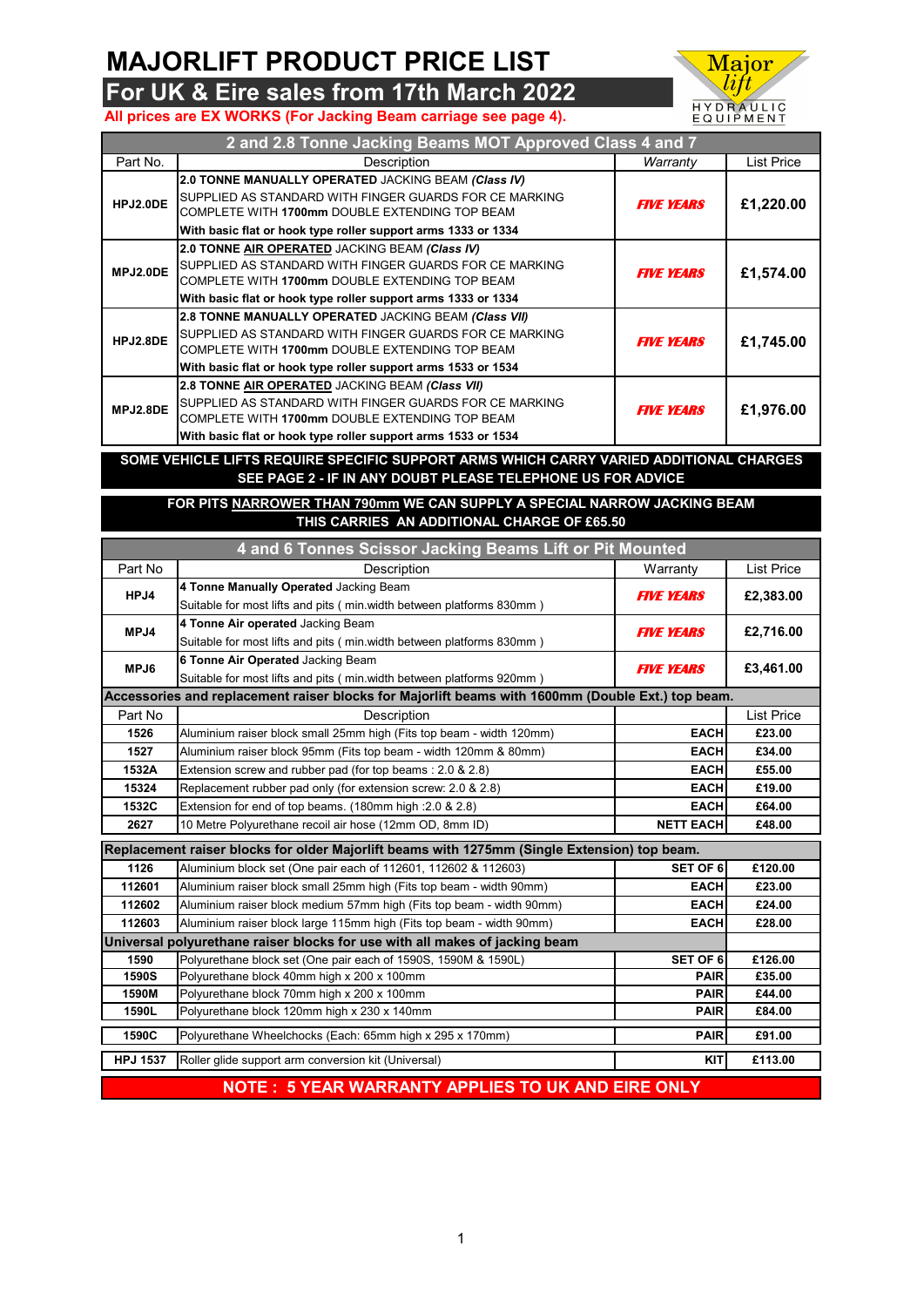## **Supplementary list of additional charges for customised pairs of Support Arms when supplied with a beam, to fit the following lifts : -**

| Part No         | Support Arms 1.5 & 2.0 Tonne Jacking Beams                                                                    |                            | <b>List Price</b> |
|-----------------|---------------------------------------------------------------------------------------------------------------|----------------------------|-------------------|
| 1336X           | Fog 490, 495, 499 Lift                                                                                        | <b>PAIR</b>                | £45.00            |
| 1339X<br>1339LX | Bradbury 40 Series Lift<br>Bradbury 40 Series Low Lift (30mm Lower)                                           | <b>PAIR</b><br><b>PAIR</b> | £76.00<br>£87.00  |
| 1340X           | Consul 4.4AF/SN Lift                                                                                          | <b>PAIR</b>                | £100.00           |
| 1341X           | Hofmann Europa 4 Lift /Tecalemit Quadra service lift SS9014                                                   | PAIR                       | £26.00            |
| 1342X           | Ravaglioli 4250N Lift                                                                                         | <b>PAIR</b>                | £36.00            |
| 1344X<br>1345X  | Maha Duo Scissor Lift (Special chassis required.)<br>Stertil In-Ground Lift                                   | <b>PAIR</b><br><b>PAIR</b> | £87.00<br>£57.00  |
| 1346X           | Texo SVL3500 (PSS4/48) Scissor Lift/Hoffman Multilift 4000A                                                   | <b>PAIR</b>                | £35.00            |
| 1348X           | Mirach 40RN. M40N & PSS4D 4000Kg Scissor Lift                                                                 | <b>PAIR</b>                | £47.00            |
| 1349X           | Tecalemit Quadra 3 tonne Lift                                                                                 | <b>PAIR</b>                | £42.00            |
| 1350X           | Consul 4.35/4.45 Lift                                                                                         | <b>PAIR</b>                | £48.00            |
| 1351X<br>1352X  | Zippo 2405.1C<br>Low Height Flat Roller (Fixed width platforms)                                               | <b>PAIR</b><br><b>PAIR</b> | £71.00<br>£71.00  |
| 1353X           | Rotary SM 41 & 44 Lift                                                                                        | <b>PAIR</b>                | £80.00            |
| 1354X           | Stenhoj Major - (Post Jan 1997) Lift                                                                          | <b>PAIR</b>                | £80.00            |
| 1355X           | Maha 4 Post Lift                                                                                              | <b>PAIR</b>                | £54.00            |
| 1356X<br>1357X  | Wheeltronic 4 Post Lift / Hofmann Magic 5000 / OMCN 401/L<br>Omer Fox 36B And Viva 44 Scissor Lift            | <b>PAIR</b><br><b>PAIR</b> | £50.00<br>£47.00  |
| 1358X           | Slift 4 Post Lift                                                                                             | <b>PAIR</b>                | £91.00            |
| 1359X           | Titan x363 Lift (Special chassis & top beam)                                                                  | <b>PAIR</b>                | £49.00            |
| 1362X           | Titan X443 Lift                                                                                               | PAIR                       | £56.00            |
| 1363X<br>1364X  | Bradbury 8203 Scissor lift<br>Low Hooks (Autec)                                                               | <b>PAIR</b><br><b>PAIR</b> | £40.00<br>£42.00  |
| 1365X           | Cascos 425-450 Lift                                                                                           | <b>PAIR</b>                | £74.00            |
| 1366X           | OMCN 3200 Lift                                                                                                | <b>PAIR</b>                | £54.00            |
| 1367X           | Tecalemit Scissor SF9417, 9418 & 9518 Lift                                                                    | <b>PAIR</b>                | £148.00           |
| 1368X           | Maha Carlift 4.1                                                                                              | <b>PAIR</b>                | £54.00            |
| 1369X<br>1370X  | Rotary AR40-43, SM40, SM043, AR55 Lift<br>Werther 442LP Lift / Oma 524/ RAV612, 632, 6101 & 6102 Scissor lift | <b>PAIR</b><br><b>PAIR</b> | £80.00<br>£49.00  |
| 1372X           | Raised Height Roller Flats                                                                                    | <b>PAIR</b>                | £87.00            |
| 1373X           | Ravaglioli 421S Lift                                                                                          | <b>PAIR</b>                | £71.00            |
| 1374X           | Stertil ST4032, 4032L, 4040 & 4040L                                                                           | <b>PAIR</b>                | £98.00            |
| 1376X<br>1377X  | Tecalemit Quadra 5 tonne Lift<br><b>Autec 3500</b>                                                            | <b>PAIR</b><br><b>PAIR</b> | £47.00<br>£33.00  |
| 1378X           | Cascos C450 4 Post Lift                                                                                       | <b>PAIR</b>                | £54.00            |
| 1379X           | Stenhoj 430A/B & 530AL/BL/CL                                                                                  | <b>PAIR</b>                | £71.00            |
| 1380X           | Consul 4.40 Wheel Alignment Lift                                                                              | <b>PAIR</b>                | £71.00            |
| 1381X<br>1382X  | Werther 443JC Lift<br>Ranger HD9/10 & 12                                                                      | <b>PAIR</b><br>PAIR        | £54.00<br>£71.00  |
| 1383X           | <b>Rav 4300 Lift</b>                                                                                          | <b>PAIR</b>                | £91.00            |
| 1385X           | Xena PSS4                                                                                                     | <b>PAIR</b>                | £105.00           |
| 1386X           | Ravaglioli 635I/6500 Lift                                                                                     | <b>PAIR</b>                | £91.00            |
| 1387X<br>1388X  | Tecalemit quadra MK2<br>Testmaster RT ATL 4SR                                                                 | <b>PAIR</b><br><b>PAIR</b> | £42.00<br>£71.00  |
| 1389X           | Autec AL5044                                                                                                  | <b>PAIR</b>                | £105.00           |
| 1390X           | Rav 4400IPD ATL                                                                                               | PAIR                       | £93.00            |
| 1391X           | Werther 443JC Low Profile                                                                                     | <b>PAIR</b>                | £54.00            |
| 1392X<br>1393X  | Maha Carlift 2<br><b>SLift Quartet ATL</b>                                                                    | <b>PAIR</b><br><b>PAIR</b> | £54.00<br>£95.00  |
| 1394X           | <b>Crypton Scissor</b>                                                                                        | <b>PAIR</b>                | £71.00            |
| 1396X           | Omer Fox 40 CT                                                                                                | <b>PAIR</b>                | £100.00           |
| 1397X           | Omer Rex 40                                                                                                   | <b>PAIR</b>                | £100.00           |
| 1398X           | Boston 4 post<br>Nussbaum 4.5T                                                                                | <b>PAIR</b>                | £40.00            |
| 1434X<br>1435X  | Snap On SVL4000                                                                                               | <b>PAIR</b><br><b>PAIR</b> | £68.00<br>£86.00  |
| 1438X           | <b>Everquip Pit</b>                                                                                           | PAIR                       | £86.00            |
| 1439X           | Nussbaum 4.40H MOT                                                                                            | <b>PAIR</b>                | £69.00            |
| 1445X           | Omer Fox 45                                                                                                   | PAIR                       | £71.00            |
| 1447X<br>1448X  | Stenhoj H4406ATL, SL, SR<br>Chorgi Erco 4400                                                                  | <b>PAIR</b><br><b>PAIR</b> | £76.00<br>£91.00  |
| 1460X           | Omer KAR 45+55                                                                                                | <b>PAIR</b>                | £100.00           |
| 1461X           | <b>Rav 601</b>                                                                                                | <b>PAIR</b>                | £61.00            |
| 1464X           | Herrmann 4 post                                                                                               | <b>PAIR</b>                | £54.00            |
| 1465X<br>1466X  | <b>OXET PSW4</b><br>OXET PLSX5                                                                                | PAIR<br>PAIR               | £98.00<br>£86.00  |
| 1467X           | Bosch VLH4245A                                                                                                | <b>PAIR</b>                | £91.00            |
| 1469X           | Nussbaum NT Scissor                                                                                           | PAIR                       | £668.00           |
| 1470X           | Werther Saturnus EV50                                                                                         | <b>PAIR</b>                | £54.00            |
| 1471X<br>1472X  | Werther 450 large roller<br>Nussbaum 2.35 TSAP                                                                | PAIR<br><b>PAIR</b>        | £80.00<br>£174.00 |
| 1476X           | Nussbaum Uni Lift 3500NT                                                                                      | PAIR                       | £195.00           |
| 1477X           | Cascos TA5000                                                                                                 | <b>PAIR</b>                | £202.00           |
|                 | FOR LIFTS NOT LISTED ABOVE PLEASE TELEPHONE US FOR ADVICE                                                     |                            |                   |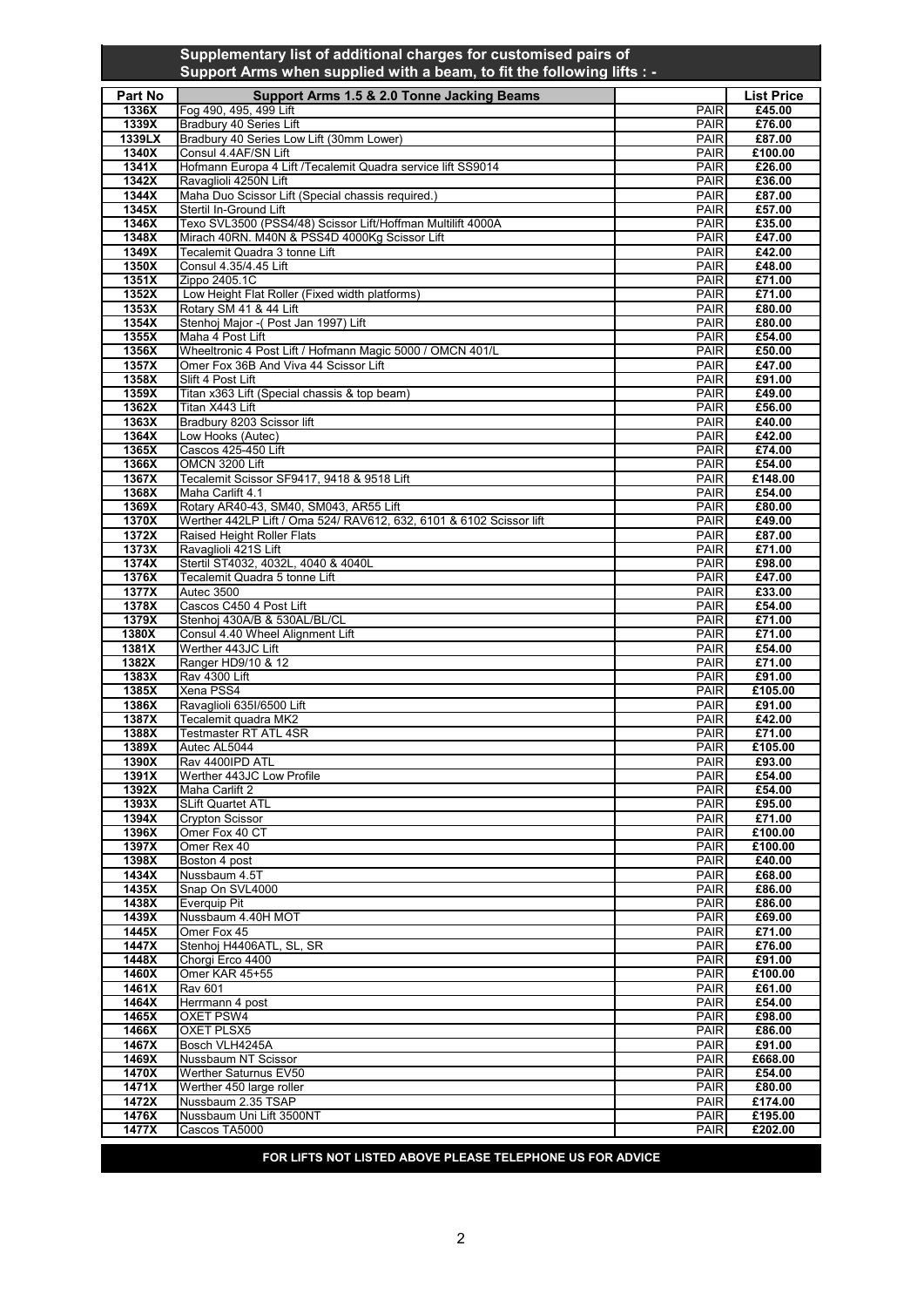| Part No           | Support Arms 2.6 / 2.8 Tonne Jacking Beams                                           |                            | <b>List Price</b>  |
|-------------------|--------------------------------------------------------------------------------------|----------------------------|--------------------|
| 1539X             | <b>Consul 4.4 AF/SN (H220)</b>                                                       | <b>PAIR</b>                | £101.00            |
| 1540X             | Ravaglioli 4 Tonne Lift                                                              | <b>PAIR</b>                | £71.00             |
| 1541X             | Stertil in-Ground Lift                                                               | <b>PAIR</b>                | £82.00             |
| 1543X             | Bradbury 40 Series Lift                                                              | <b>PAIR</b>                | £72.00             |
| 1543LX            | Bradbury 40 Series Low Lift (30mm lower)                                             | <b>PAIR</b>                | £86.00             |
| 1545X             | Hofmann Europa 4 Post Lift                                                           | <b>PAIR</b>                | £25.00             |
| 1546X             | Consul 4.40 AF / SN Lift                                                             | <b>PAIR</b>                | £101.00            |
| 1547X             | Texo SVL 3500 Scissor Lift                                                           | <b>PAIR</b>                | £101.00            |
| 1548X             | Nussbaum 4.4 & 4.5 H Lift                                                            | <b>PAIR</b>                | £76.00             |
| 1549X             | Rotary SM 44 4 Post Lift                                                             | <b>PAIR</b>                | £90.00             |
| 1550X             | Maha DUO Scissor Lift                                                                | <b>PAIR</b>                | £120.00            |
| 1551X             | Hofmann Mirach 40 - 4000 Scissor / Omer Vega 50 Lift                                 | <b>PAIR</b>                | £74.00             |
| 1552X             | Tecalemit Quadra 4/5 Tonne Lift                                                      | <b>PAIR</b>                | £48.00             |
| 1553X             | Wheeltronic 4 Post Lift                                                              | <b>PAIR</b>                | £40.00             |
| 1554X             | Nussbaum 3500, 4.32 & 4.35 Unilift<br>Omer Fox 36B Viva 44 Mirach 40 RN scissor Lift | <b>PAIR</b>                | £69.00             |
| 1555X             |                                                                                      | <b>PAIR</b><br><b>PAIR</b> | £69.00             |
| 1556X<br>1558X    | Maha 4 post Lift<br>Orlandini 104 4/5 tonne Lift                                     | <b>PAIR</b>                | £69.00<br>£165.00  |
| 1559X             | Werther 460 Lift                                                                     | <b>PAIR</b>                | £101.00            |
| 1560X             | Bradbury 8203 Scissor Lift                                                           | <b>PAIR</b>                | £86.00             |
| 1561X             | Cascos 425-443                                                                       | PAIR                       | £101.00            |
| 1563X             | Maha Carlift 4.1                                                                     | <b>PAIR</b>                | £54.00             |
| 1564X             | Rotary AR55-W51 Lift                                                                 | <b>PAIR</b>                | £76.00             |
| 1565X             | Hofmann Magic 5000 Lift                                                              | <b>PAIR</b>                | £106.00            |
| 1569X             | Werther 442LP Lift                                                                   | <b>PAIR</b>                | £106.00            |
| 1570X             | Stertil ST4055L                                                                      | <b>PAIR</b>                | £106.00            |
| 1571X             | Slift (For 2.8 beams)                                                                | PAIR                       | £93.00             |
| 1572X             | <b>Raised Roller Flats</b>                                                           | <b>PAIR</b>                | £93.00             |
| 1573X             | Cascos C450                                                                          | <b>PAIR</b>                | £90.00             |
| 1575X             | Freeborn PSX5                                                                        | <b>PAIR</b>                | £74.00             |
| 1576X             | Ranger HD10 & 12                                                                     | <b>PAIR</b>                | £69.00             |
| 1577X             | <b>RAV 4300 Lift</b>                                                                 | <b>PAIR</b>                | £89.00             |
| 1578X             | <b>Rav 635I</b>                                                                      | <b>PAIR</b>                | £107.00            |
| 1579X             | Testmaster RT ATL 4SR                                                                | <b>PAIR</b>                | £69.00             |
| 1580X             | Autec AL4044<br>Autec AL5044                                                         | <b>PAIR</b><br><b>PAIR</b> | £110.00<br>£122.00 |
| 1581X<br>1582X    | Rav 440 IPD ATL                                                                      | <b>PAIR</b>                | £98.00             |
| 1583X             | Titan X363                                                                           | <b>PAIR</b>                | £74.00             |
| 1585X             | Maha Carlift 2                                                                       | <b>PAIR</b>                | £68.00             |
| 1586X             | <b>Crypton Scissor</b>                                                               | <b>PAIR</b>                | £76.00             |
| 1588X             | Boston 4 Post                                                                        | <b>PAIR</b>                | £39.00             |
| 1589X             | Omer Rex 40                                                                          | <b>PAIR</b>                | £113.00            |
| 1591X             | Tecalemit MkII ATL SF9057/9257                                                       | <b>PAIR</b>                | £107.00            |
| 1592X             | Rotary AR55-W51 Lift                                                                 | <b>PAIR</b>                | £76.00             |
| 1593X             | Nussbaum 4.65                                                                        | <b>PAIR</b>                | £106.00            |
| 1594X             | Omer Fox 40                                                                          | <b>PAIR</b>                | £113.00            |
| 1595X             | MBE Pit with turning plates                                                          | <b>PAIR</b>                | £107.00            |
| 1597X             | Werther 443JC                                                                        | <b>PAIR</b>                | £113.00            |
| 1598X             | Omer Viva 50                                                                         | PAIR                       | £113.00            |
| 1633X             | Rotary/Ranger HD14 (Post Nov 09)                                                     | <b>PAIR</b>                | £76.00             |
| 1636X             | Omer Vega 50                                                                         | <b>PAIR</b>                | £89.00             |
| 1637X             | <b>Rav 421S</b>                                                                      | PAIR                       | £110.00            |
| 1638X             | Wheeltronic 4 post with upstand                                                      | PAIR                       | £42.00             |
| 1641X             | Autop Quatrolift 4.5 F550                                                            | <b>PAIR</b>                | £110.00            |
| 1644X             | Werther 450JC large roller                                                           | <b>PAIR</b>                | £110.00            |
| 1645X             | Stenhoj H4503ATL                                                                     | <b>PAIR</b>                | £76.00             |
| 1646X             | Omer KAR 45+55 Hybrid with lights                                                    | <b>PAIR</b>                | £115.00            |
| 1648X<br>1649+20X | Rotary SM65 wheel alignment<br>Nussbaum/Hymax 3500 wheel alignment                   | <b>PAIR</b><br><b>PAIR</b> | £76.00<br>£76.00   |
| 1661X             | Werther 442LP                                                                        | <b>PAIR</b>                | £109.00            |
| 1664X             | Autop Quattro                                                                        | <b>PAIR</b>                | £80.00             |
| 1665X             | Bosch VLH4245A                                                                       | <b>PAIR</b>                | £105.00            |
| 1668X             | Nussbaum NT Scissor                                                                  | <b>PAIR</b>                | £693.00            |
| 1670X             | Werther 442LP large roller                                                           | <b>PAIR</b>                | £127.00            |
| 1672X             | <b>Autop Quattro</b>                                                                 | <b>PAIR</b>                | £168.00            |
|                   |                                                                                      |                            |                    |

**FOR LIFTS NOT LISTED ABOVE PLEASE TELEPHONE US FOR ADVICE**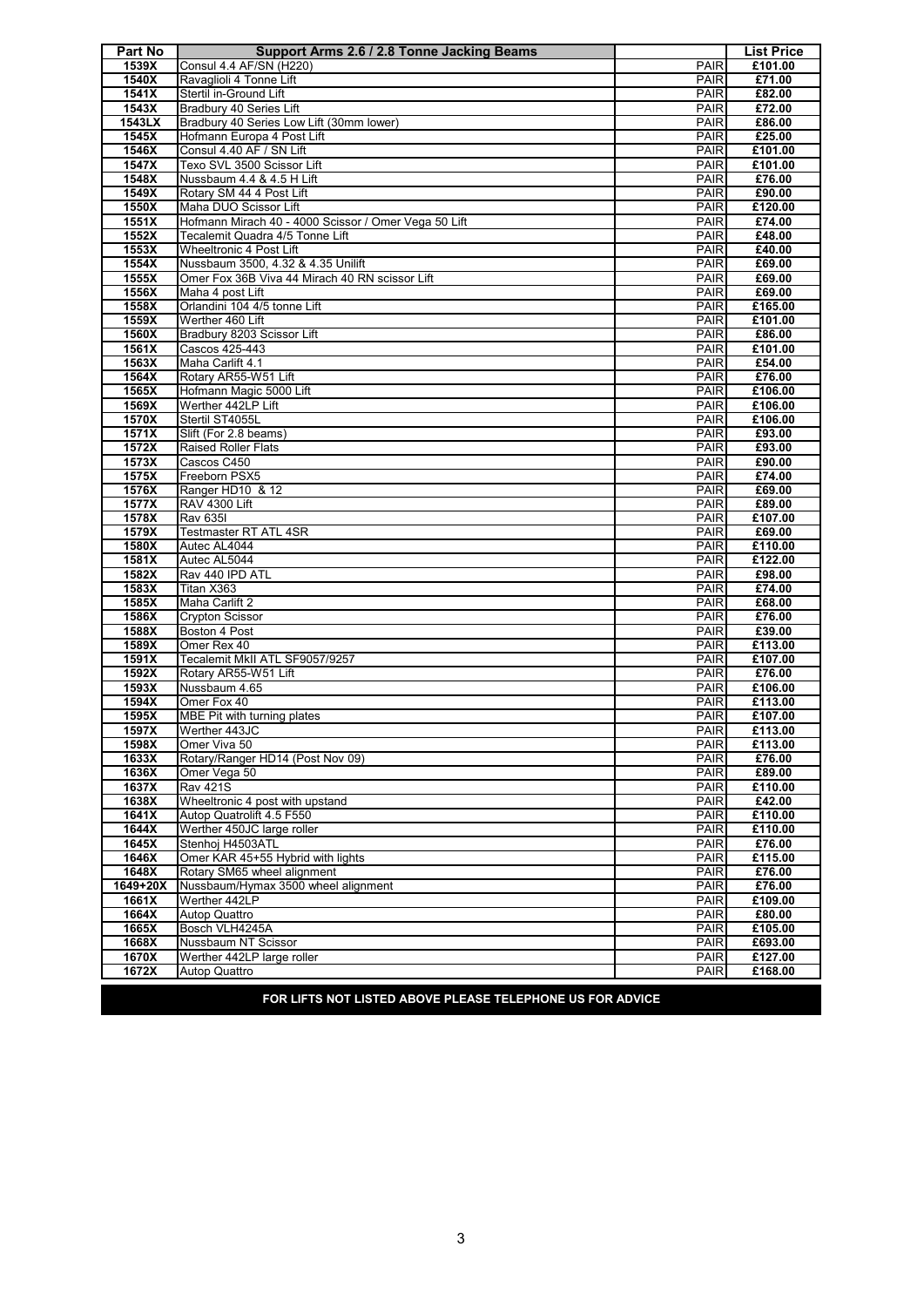| 12, 20 and 40 Tonne Commercial Vehicle Pit Jacks and Jacking Beams                        |                                                                                                                                     |                                 |                  |
|-------------------------------------------------------------------------------------------|-------------------------------------------------------------------------------------------------------------------------------------|---------------------------------|------------------|
| AIR OPERATED COMMERCIAL PIT JACKS                                                         |                                                                                                                                     |                                 |                  |
| MPJ12                                                                                     | 12 Tonne Air operated with Twin Locking Rams                                                                                        | <b>FIVE YEARS</b>               | £3,586.00        |
| MPJ20                                                                                     | 20 Tonne Air operated with Twin Locking Rams                                                                                        | <b>FIVE YEARS</b>               | £3,846.00        |
|                                                                                           | <b>MPJ20 IS RECOMMENDED FOR LOADED TRI-AXLES</b>                                                                                    |                                 |                  |
| MPJ40                                                                                     | 40 Tonne Air operated with Twin Locking Rams                                                                                        | <b>FIVE YEARS</b>               | £7,595.00        |
|                                                                                           | <b>MANUALLY OPERATED COMMERCIAL PIT JACKS</b>                                                                                       |                                 |                  |
| <b>HPJ12</b>                                                                              | 12 Tonne Manually operated with Twin Locking Rams                                                                                   | <b>FIVE YEARS</b>               | £2,924.00        |
| HPJ20                                                                                     | 20 Tonne Manually operated with Twin Locking Rams                                                                                   | <b>FIVE YEARS</b>               | £3,116.00        |
|                                                                                           | LIFT MOUNTED COMMERCIAL BEAMS : Fixed track width                                                                                   |                                 |                  |
| <b>MPJLF12</b>                                                                            | 12 Tonne Air operated Jacking Beam with Twin Locking Rams                                                                           | <b>FIVE YEARS</b>               | £3,690.00        |
| HPJLF12                                                                                   | 12 Tonne Manual Jacking Beam with Twin locking Rams                                                                                 | <b>FIVE YEARS</b>               | £2,923.00        |
|                                                                                           | <b>LIFT MOUNTED COMMERCIAL BEAMS : Adjustable track width</b>                                                                       |                                 |                  |
| MPJLA12                                                                                   | 12 Tonne Air operated Jacking Beam with Twin Locking Rams                                                                           | <b>FIVE YEARS</b>               | £3,937.00        |
| HPJLA12                                                                                   | 12 Tonne Manual Jacking Beam Twin Locking Rams                                                                                      | <b>FIVE YEARS</b>               | £3,169.00        |
| MPJLA16                                                                                   | 16 Tonne Air operated Jacking Beam with Twin Locking Ram                                                                            | <i><b>FIVE YEARS</b></i>        | £4,356.00        |
| <b>SPECIALLY DESIGNED JACKING BEAMS</b><br>FOR MINISTRY OF TRANSPORT DEDICATED TEST LANES |                                                                                                                                     |                                 |                  |
| MPJ13                                                                                     | 13 Tonne Air operated Twin Ram Jacking Beam                                                                                         | <b>FIVE YEARS</b>               | £3,958.00        |
| HPJ13                                                                                     | 13 Tonne Manually operated Twin Ram Jacking Beam                                                                                    | <i><b>FIVE YEARS</b></i>        | £2,967.00        |
|                                                                                           | NOTE: A Spreader Beam must be used with these beams to comply with                                                                  |                                 |                  |
|                                                                                           | M.O.T. regulations (Parts 4250, 4350 or 4450)<br>Note: Commercial beams can be supplied de-rated to lower safe working loads (SWL). |                                 |                  |
|                                                                                           | PIT JACK ACCESSORIES                                                                                                                |                                 |                  |
| 4250                                                                                      | 10 Tonne Spreader Beam 1240mm (min.pit width 840mm / 880mm)                                                                         |                                 | £356.00          |
| 4350                                                                                      | 10 Tonne Spreader Beam 1400mm (min.pit width 950mm / 990mm)                                                                         |                                 | £356.00          |
| 4450                                                                                      | 10 Tonne Spreader Beam 1450mm (min.pit width 1080mm / 1120mm)                                                                       |                                 | £356.00          |
| 6750                                                                                      | 13T Adjustable top beam NEW PRODUCT                                                                                                 |                                 | £1,066.00        |
| 4600                                                                                      | 2.8 Tonne Spreader Beam C/W raiser blocks                                                                                           |                                 | £451.00          |
| 4500                                                                                      | Diff Adaptor                                                                                                                        |                                 | £154.00          |
| 4101                                                                                      | 'V' Crutch lifting pad                                                                                                              | <b>EACH</b>                     | £40.00           |
| 4102                                                                                      | Dish Crutch lifting pad                                                                                                             | <b>EACH</b>                     | £40.00           |
| 4103                                                                                      | Chassis Crutch lifting pad                                                                                                          | <b>EACH</b>                     | £26.00           |
| 4104                                                                                      | 4" Extension Tube - (100mm)                                                                                                         | <b>EACH</b>                     | £42.00           |
| 4105                                                                                      | 6" Extension Tube - (150mm)                                                                                                         | <b>EACH</b>                     | £45.00           |
| 4106                                                                                      | 10" Extension Tube - (250mm)                                                                                                        | <b>EACH</b>                     | £45.00           |
| 4107                                                                                      | 18" Extension Tube - (450mm)                                                                                                        | <b>EACH</b>                     | £48.00           |
| 4109                                                                                      | Serrated Saddle (Ram end protector)                                                                                                 | <b>EACH</b>                     | £42.00           |
| 2625                                                                                      | Handles for Commercial Pit Jack                                                                                                     | <b>PAIR</b>                     | £34.00           |
| 2626<br>2627                                                                              | Accessory rack for Commercial Pit Jack<br>10 Metre Polyurethane recoil air hose (12mm OD, 8mm ID)                                   | <b>EACH</b><br><b>NETT EACH</b> | £70.00<br>£48.00 |
|                                                                                           | <b>COMMERCIAL POWER PACK CONVERSION KITS</b>                                                                                        |                                 |                  |
|                                                                                           | Air Power pack conversion kit to fit most makes of commercial jacking beams                                                         |                                 |                  |
| 7900                                                                                      | (complete with mounting bosses when required)                                                                                       |                                 | £1,125.00        |
| 7800                                                                                      | Manual Power pack conversion kit to fit most makes of commercial jacking beams<br>(complete with mounting bosses when required)     |                                 | £786.00          |
|                                                                                           | <b>CARRIAGE CHARGES (UK Mainland only)</b>                                                                                          |                                 |                  |
|                                                                                           | 2.0 Tonne Beams - £42.50<br>2.8 & 4 Tonne Beams - £54.50                                                                            |                                 |                  |
|                                                                                           | <b>Commercial Beams, 6 Tonne Beams &amp; Transmission Jacks - £63.50</b>                                                            |                                 |                  |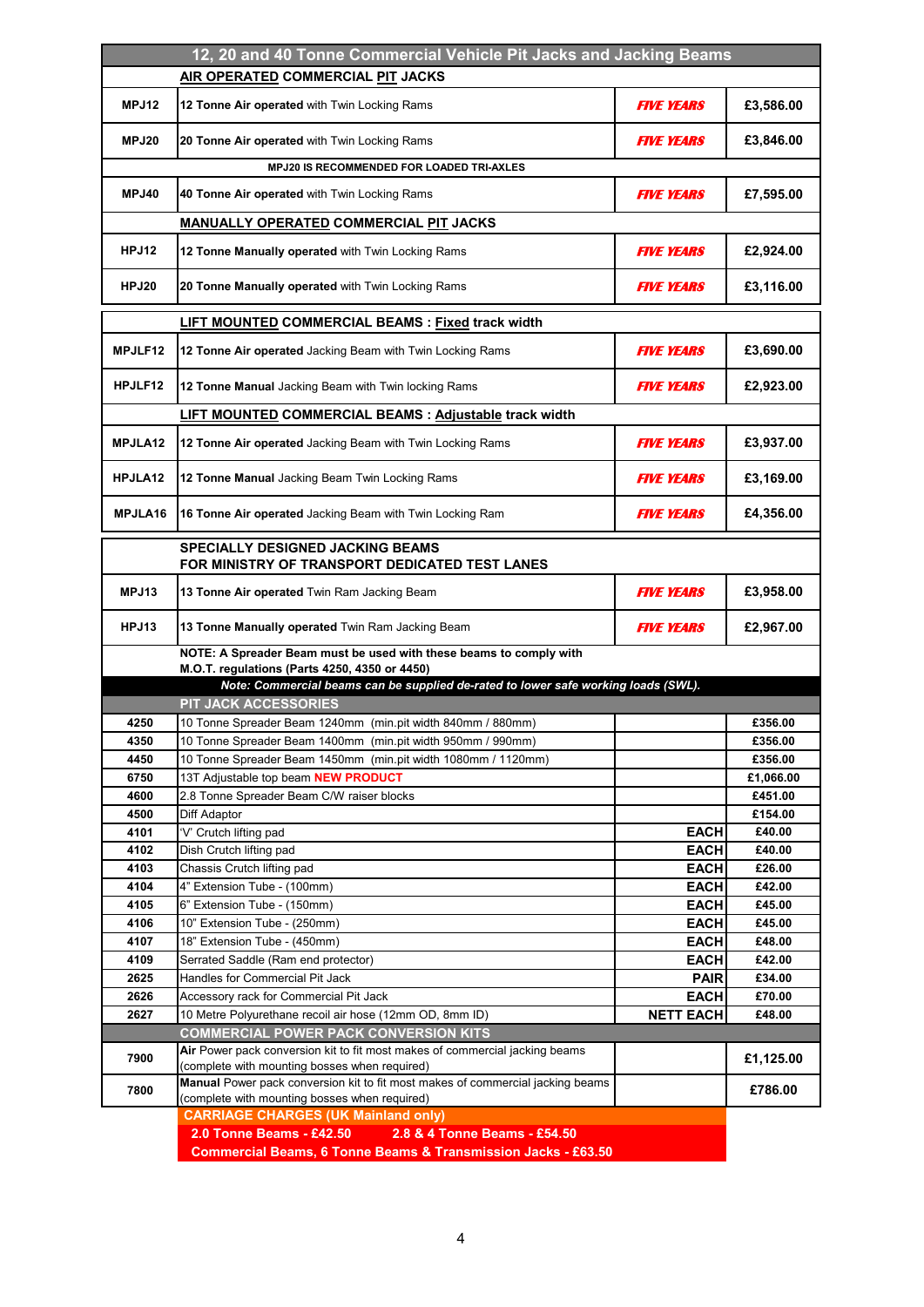|                 | <b>TRANSMISSION JACKS</b>                                                                                                    |                          |                             |
|-----------------|------------------------------------------------------------------------------------------------------------------------------|--------------------------|-----------------------------|
| Part No         | <b>Description</b>                                                                                                           | Warranty                 | <b>List Price</b>           |
| PTJ1000         | 1000Kg Manually operated Pit Transmission Jack complete with 9510 lifting head<br>assembly.                                  | <b>FIVE YEARS</b>        | £3,299.00                   |
| VTJ1000         | 1000Kg Manually operated Mobile Vertical Transmission Jack complete with<br>9510 lifting head assembly                       | <b>FIVE YEARS</b>        | £2,834.00                   |
| <b>VTJ1000A</b> | <b>1000Kg Air assisted</b> mobile Vertical Transmission Jack complete with 9510 lifting<br>head assembly                     | <b>FIVE YEARS</b>        | £3,488.00                   |
| <b>VTJ1000P</b> | 1000Kg Manually operated Mobile Vertical Transmission Jack (pit verson)<br>complete with 9510 lifting head assy.             | <b>FIVE YEARS</b>        | £2,834.00                   |
| VTJ1000PA       | 1000Kg Air assisted mobile Vertical Transmission Jack (pit version) complete<br>with 9510 lifting head assembly              | <b>FIVE YEARS</b>        | £3,488.00                   |
| VTJ2000         | 2000Kg Manually operated Mobile Vertical Transmission Jack complete with<br>9510 lifting head assembly NEW PRODUCT           | <i><b>FIVE YEARS</b></i> | £3,198.00                   |
| <b>VTJ2000A</b> | 2000Kg Air assisted mobile Vertical Transmission Jack complete with 9510 lifting<br>head assembly <b>NEW PRODUCT</b>         | <i><b>FIVE YEARS</b></i> | £3,860.00                   |
| <b>VTJ2000P</b> | 2000Kg Manually operated Mobile Vertical Transmission Jack (pit version) with<br>9510 lifting head assembly NEW PRODUCT      | <b>FIVE YEARS</b>        | £3,198.00                   |
| VTJ2000PA       | 2000Kg Air assisted mobile Vertical Transmission Jack (pit version)<br>with 9510<br>lifting head assembly <b>NEW PRODUCT</b> | <b>FIVE YEARS</b>        | £3,860.00                   |
| <b>FTJ1000</b>  | 1000Kg Manually operated Low Clearance Floor Transmission Jack                                                               | <b>FIVE YEARS</b>        | £2,705.00                   |
|                 | <b>OPTIONAL EXTRAS (Not included with Transmission Jacks)</b>                                                                |                          |                             |
| 9512            | Gearbox Adaptor (Blue) for larger transmissions etc,                                                                         |                          | £552.00                     |
| 9612            | Universal gearbox adaptor NEW PRODUCT                                                                                        |                          | £526.00                     |
| 9513            | Gearbox Adaptor for ZF9S & 6S - 106 Daf (Blue)                                                                               |                          | £404.00                     |
| 9514            | Landrover Defender Adaptor                                                                                                   |                          | £295.00                     |
| 9515            | Adaptor blocks for use with 9513 Gearbox Adaptor- Daf 85                                                                     |                          | £80.00                      |
| 9516            | Voith and ZF Automatic - Bus Gearbox Adaptor                                                                                 |                          | £556.00                     |
| 9517            | Volvo FM7- FM12 Gearbox Adaptor Plate                                                                                        |                          | £518.00                     |
| 9517A           | Volvo FM7- FM12 Gearbox Convertion set for use with 9512 Adaptor                                                             |                          | £208.00                     |
| 9521            | ZF Eco Lite, Eco Mid, Eco Split Gearbox Adaptor Plate                                                                        |                          | £556.00                     |
| 9522            | Mitsubishi Shogun Gearbox Adaptor Plate                                                                                      |                          | £239.00                     |
| 9523            | Scania GR800, GR900, GRS900, 92 owards Gearbox Adaptor Plate                                                                 |                          | £421.00                     |
| 9523A           | Scania GR800, GR900, GRS900, 92 onwards Conversion set use with 9512                                                         |                          | £208.00                     |
| 9524            | <b>Brake Hub Adaptor</b>                                                                                                     |                          | £436.00                     |
| 9524A           | Brake Hub Adaptor Converstion set                                                                                            |                          | $\overline{£124.00}$        |
| 9525            | Scania Adaptor Post 2006                                                                                                     |                          | £552.00                     |
| 9525A           | Scania Adaptor Post 2006 Conversion Set                                                                                      |                          | $\overline{\text{£}269.00}$ |
| 9526            | B12M Volvo Coach, ZF+Retard Adaptor Plate                                                                                    |                          | £552.00                     |
| 9526A           | B12M Volvo Coach, ZF+Retard Conversion Set                                                                                   |                          | £239.00                     |
| <b>MCC150</b>   | <b>OTHER SPECIALIST EQUIPMENT</b><br><b>Brake caliper crane</b>                                                              | <b>FIVE YEARS</b>        | £1,293.00                   |
| 8816            | Volvo caliper adaptor                                                                                                        |                          | £163.00                     |
| 8817            | Wabco caliper adaptor                                                                                                        |                          | £98.00                      |
| <b>FTJ500</b>   | Brake hub removal jack                                                                                                       | <b>FIVE YEARS</b>        | £2,181.00                   |
| 9319            | Drum adaptor                                                                                                                 |                          | £201.00                     |